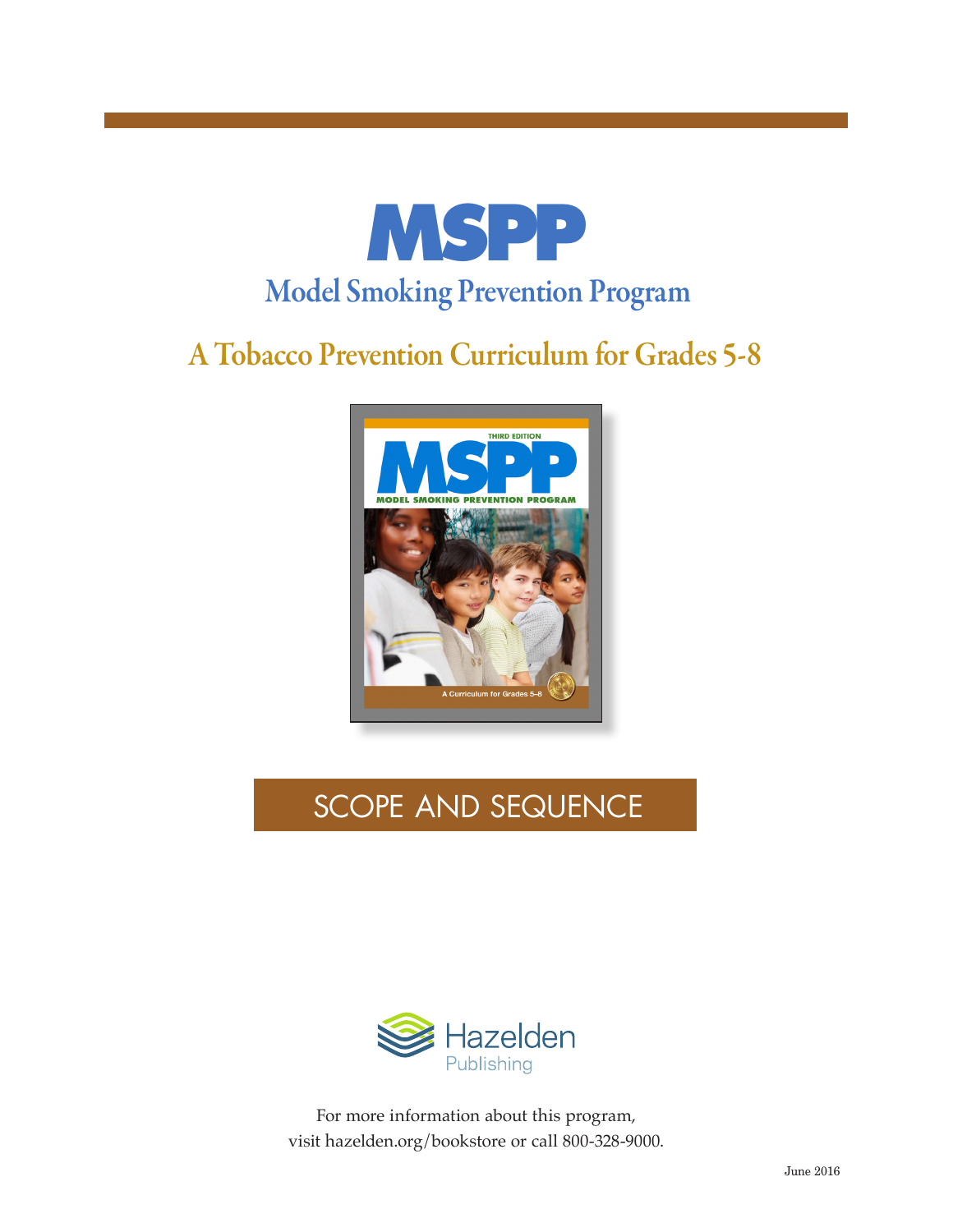### **What is the** *Model Smoking Prevention Program (MSPP)***?**

*Model Smoking Prevention Program or MSPP* is a comprehensive tobacco prevention program that also addresses alternative tobacco products such as e-cigarettes. It includes the following:

- A curriculum designed for students in grades 5–8.
- A Community Action Manual (included on a CD-ROM) that provides ideas of how to address tobacco prevention community-wide through the involvement of parents/ guardians, students, and other community members.
- A parent brochure (available separately) that motivates students' family members to be involved in this important issue. A Spanish version of the parent brochure is on the CD-ROM included with the *MSPP* curriculum.

The *MSPP* curriculum consists of six developmentally appropriate classroom sessions for grades 5–8. Each session is forty-five to fifty minutes in length, fitting well into a normal class period. Educational strategies include cooperative learning groups, group discussions, role-plays, reports, and goal setting. All activities are designed to actively engage the students rather than provide them with lecture-style lessons.

Each session includes an overview, learner outcomes, and a detailed outline of directions for presenting each activity. All direct questions or statements to students are indicated. Preparation time for most sessions should be minimal. Copies of the visuals and student handouts needed for each session are included at the end of each session, as well as on the accompanying CD-ROM or online, if a digital version of the program is being used.

The program is appropriate for students in all regions of the United States, including urban and rural, in all socioeconomic groups, and across ethnicities. The peer-led component of *MSPP*, which uses same-age group leaders to facilitate many of the classroom activities, increases the appropriateness of the program for any group of students since students respond well to their peers. Same-age peers are more likely than teachers or outsiders to speak the same language and have the same perspective as the students.

This revised version of *MSPP* includes:

- Information on alternative tobacco products, such as e-cigarettes, hookah and snus
- Includes the latest statistics on teen tobacco use
- Repackaging of the materials for easier use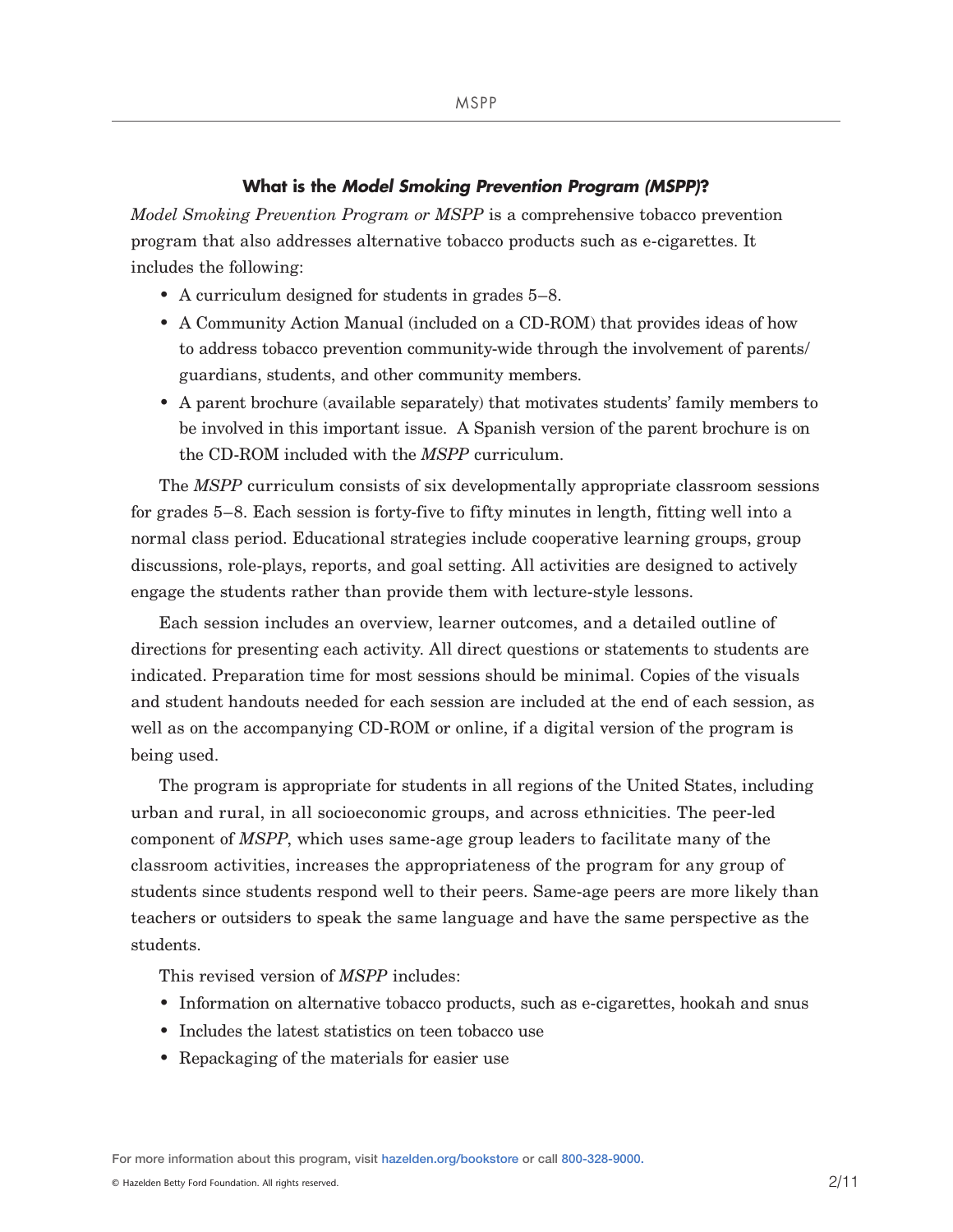The cooperative-learning group activities incorporated throughout this curriculum are to be led by peer leaders. Students who are participating in the program choose the peer leaders. Directions for selecting and training these peer leaders are included in the curriculum. Original copies of the peer leader sheets (which are part of the Peer Leader Guide) are in both the curriculum and on the CD-ROM for copying. Each peer leader should be trained and given a copy of the Peer Leader Guide about one week before the program starts.

A pre-test and a post-test are provided (in the curriculum and on the CD-ROM). Students may take the pre-test before beginning the *MSPP* program and the post-test after completing the program to measure changes in their knowledge and attitudes. **Since the** *MSPP* **curriculum is based on a social influences model, it is also recommended that students be evaluated on their participation in the largeand small-group activities.**

In addition to the curriculum, this program comes with a Community Action Manual on the CD-ROM or online, if you are using the digital version of the program. This Community Action Manual provides ideas on how to address tobacco prevention community-wide through the involvement of parents/guardians, students, and other community members. It includes press releases, possible news articles, and a wide variety of community action ideas. The original research study on *MSPP* found that the program was more effective when the curriculum was paired with the implementation of these community efforts.

## **What Are the Curriculum Goals and Rationale?**

### *Goals*

The overall goal of *MSPP* is to prevent tobacco use among adolescents. (When mentioning tobacco in this program, the authors are referring to all forms of products that contain nicotine, including smokeless tobacco and alternative products such as e-cigarettes.) The program is specifically designed to help adolescents:

- identify reasons why people start using tobacco
- discover that non-use of tobacco is normal behavior for adolescents
- practice skills for resisting peer pressure to use tobacco
- recognize the subtle and not-so-subtle messages in tobacco advertising
- decide on their personal reasons for not using tobacco
- provide social support for no tobacco use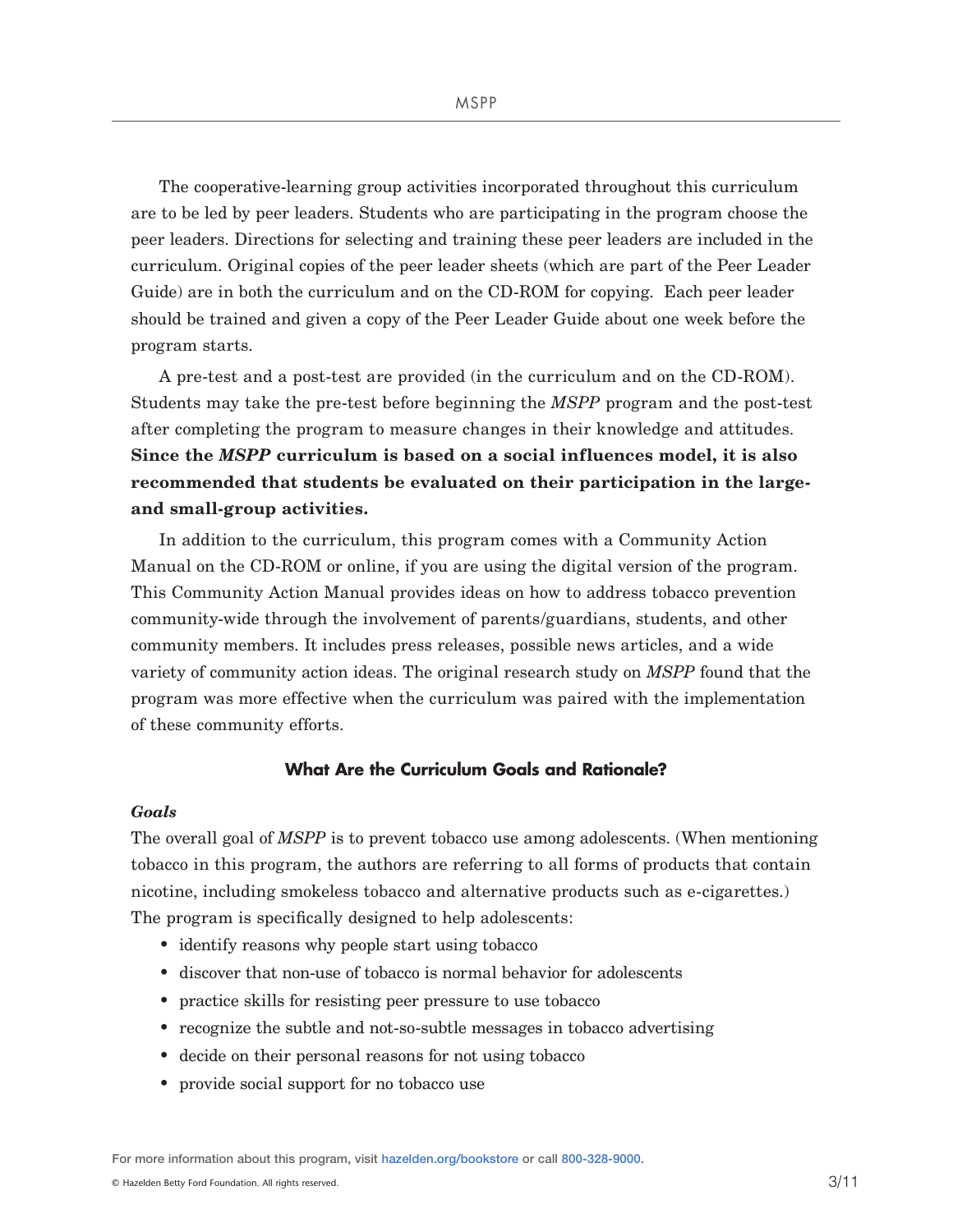The intended outcomes are that adolescents will:

- not begin to use any kind of tobacco
- not continue to use any kind of tobacco if they have experimented with it
- influence friends and family members not to use tobacco

## *Rationale*

*MSPP* is based on a social influences model of prevention that focuses on social and psychological factors that have been shown to promote the onset of tobacco use. Accordingly, the objectives of this program are to build on students' skills and behaviors rather than simply increasing their knowledge, beliefs, or motivations.

The social influences theory recognizes that the social environment of teens (friends, family, and media influences, for example) is one of the most important factors in teens using tobacco. This theory focuses on developing teens' norms and skills so they can resist these influences to use tobacco. Curricula based on this model often focuses on a person's resistance, decision-making, and communication skills. The social influences theory also emphasizes the negative short-term consequences of smoking, advertising techniques, and positive social aspects of not using tobacco.

*MSPP* activities are designed to address the following social and psychological factors: peer pressure, advertising, and a lack of behavioral skills to resist these influences. Throughout the curriculum, students learn about the major social influences that encourage and support youth tobacco use, and how to resist these negative influences.

The rationale behind using peer leaders to lead the group activities is based on a realization that peers are often the most important factor that determines whether a teen begins or experiments with tobacco use. Adolescents may begin using tobacco to gain acceptance by their peers. Using student peer leaders in this program creates a norm that tobacco use is unacceptable. Through the peer-led activities students will experience social support for not using tobacco, and they'll hear their classmates express approval for a tobacco-free lifestyle. Students who are participating in the program choose the peer leaders. Directions for selecting and training these peer leaders, as well as original copies of the peer leader sheets, are included in the curriculum (the entire Peer Leader Guide is also on the accompanying CD-ROM for copying).

#### **Why Is It Important To Provide Tobacco Prevention Education?**

Tobacco is a major health threat. Cigarette smoking has been labeled the single-most preventable cause of death and disability among adults in the United States. Smoking is a major risk factor for heart disease and is associated with numerous types of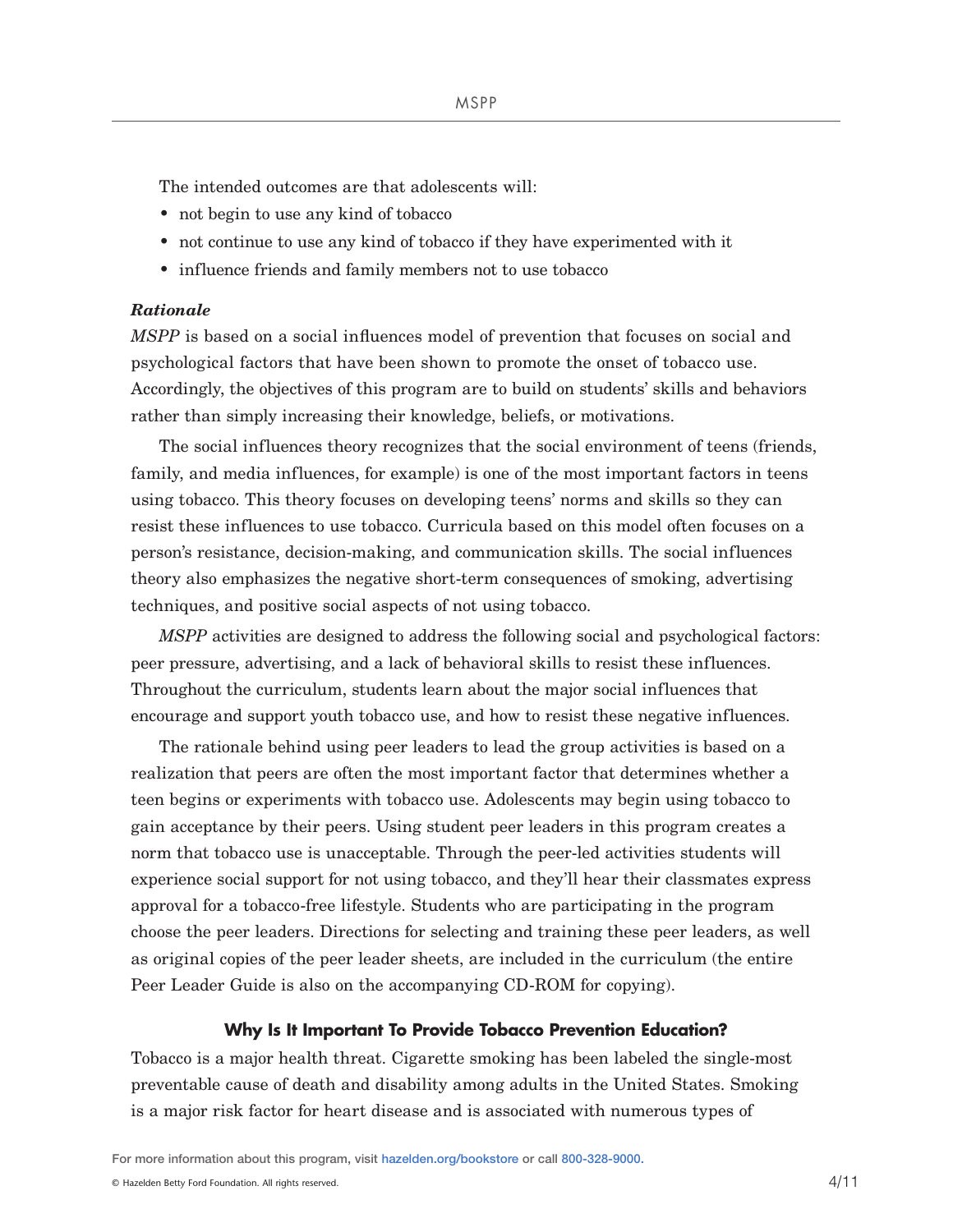cancer, most prominently lung cancer. The use of smokeless tobacco has been linked to tooth and gum disease as well as cancer of the mouth. Alternative tobacco products such as electronic cigarettes, snus, hookah, and small cigars also have negative health consequences. All tobacco products contain nicotine and are addictive. Furthermore, nicotine has been shown to have negative effects on the developing brain among adolescents, including impairments of working memory and attention.

Although the major health consequences of using tobacco occur primarily in the adult population, research indicates that tobacco use begins in adolescence. Nearly all smokers begin smoking by the age of eighteen. The use of smokeless tobacco, mistakenly thought to be a safer alternative to smoking, is prevalent among adolescent males. What begins as experimentation can lead to nicotine addiction.

It is also important to understand that tobacco use by adolescents is related to the use of other chemicals. Tobacco is considered to be a *gateway drug*. Use of tobacco is associated with use of alcohol, marijuana, and even cocaine. To prevent this sequence of behavior, it is necessary to target students just prior to or during early experimentation with tobacco, which typically begins in the sixth or seventh grade.

### **Is** *MSPP* **Research-based?**

The origins of *MSPP* (previously the *Minnesota Smoking Prevention Program*) came from the Class of 1989 Study as part of the Minnesota Heart Health Program (MHHP). MHHP was a population-wide research and demonstration project designed to reduce cardiovascular disease in three communities from 1980 to 1993. The program was last revised in 2015 as part of the Texas Tobacco Prevention Program.

A group of students was studied from sixth grade through twelfth grade; some students were in an intervention group, while others were part of a control group. Each year, behavioral measurements were taken. At the beginning of the study, there were no differences between the groups for either weekly smoking prevalence or intensity of smoking. Throughout the follow-up period, however, smoking rates as determined by these measures were significantly lower in the intervention group: 14.6 percent of students were weekly smokers at the end of high school compared with 24.1 percent in the control group. In addition to the curriculum, the community component (included as part of this program) was also found to enhance the outcomes of the program.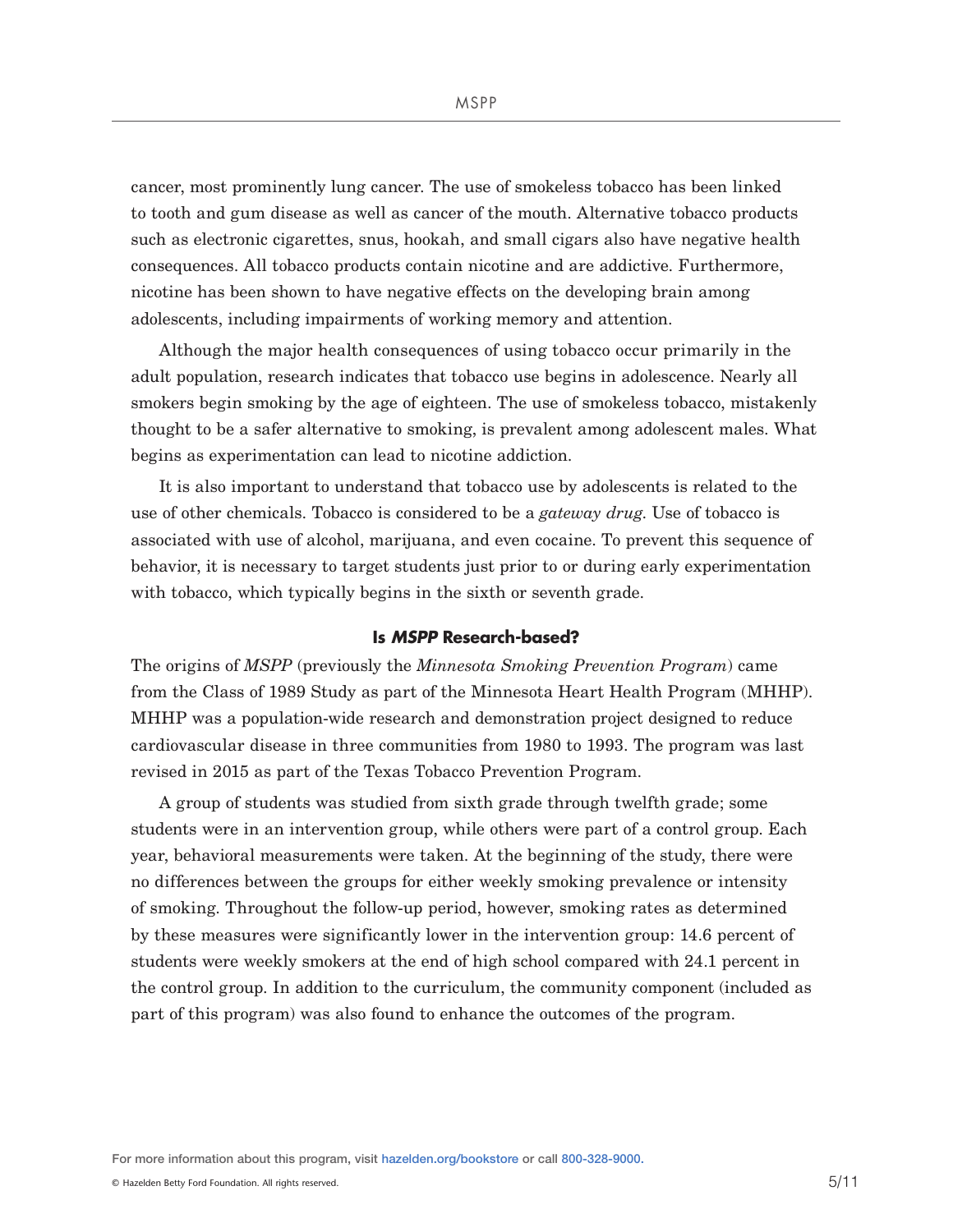# **Scope and Sequence**

The following chart outlines what participants will learn in this six session program.

| <b>Session Title</b> | <b>Participant Learning Outcomes</b>                                                                                                                                                                                                                                                                                                                                                                                                                                                                                                                                                                                                                         |
|----------------------|--------------------------------------------------------------------------------------------------------------------------------------------------------------------------------------------------------------------------------------------------------------------------------------------------------------------------------------------------------------------------------------------------------------------------------------------------------------------------------------------------------------------------------------------------------------------------------------------------------------------------------------------------------------|
| Session 1:           | At the end of this session, participants will be able to<br>• discover that six million people worldwide, including<br>480,000 Americans, - die every year because of tobacco<br>use.<br>identify the negative consequences of smoking tobacco,<br>using smokeless tobacco, and alternative tobacco<br>products.                                                                                                                                                                                                                                                                                                                                             |
| <b>Session 2:</b>    | At the end of this session, participants will be able to<br>• describe the negative consequences of using tobacco.<br>• identify reasons why people their age begin using<br>tobacco.<br>• identify positive alternatives to using tobacco that people<br>their age can do.<br>• identify the incompatibility between their desired lifestyle<br>and tobacco use.<br>• know the total number of smokers in their age group.<br>• discover that there are few smokers in their age group.<br>• discover that nonsmokers compose the majority of all age<br>groups.<br>• identify a parent's or other adult's experiences and<br>opinions about using tobacco. |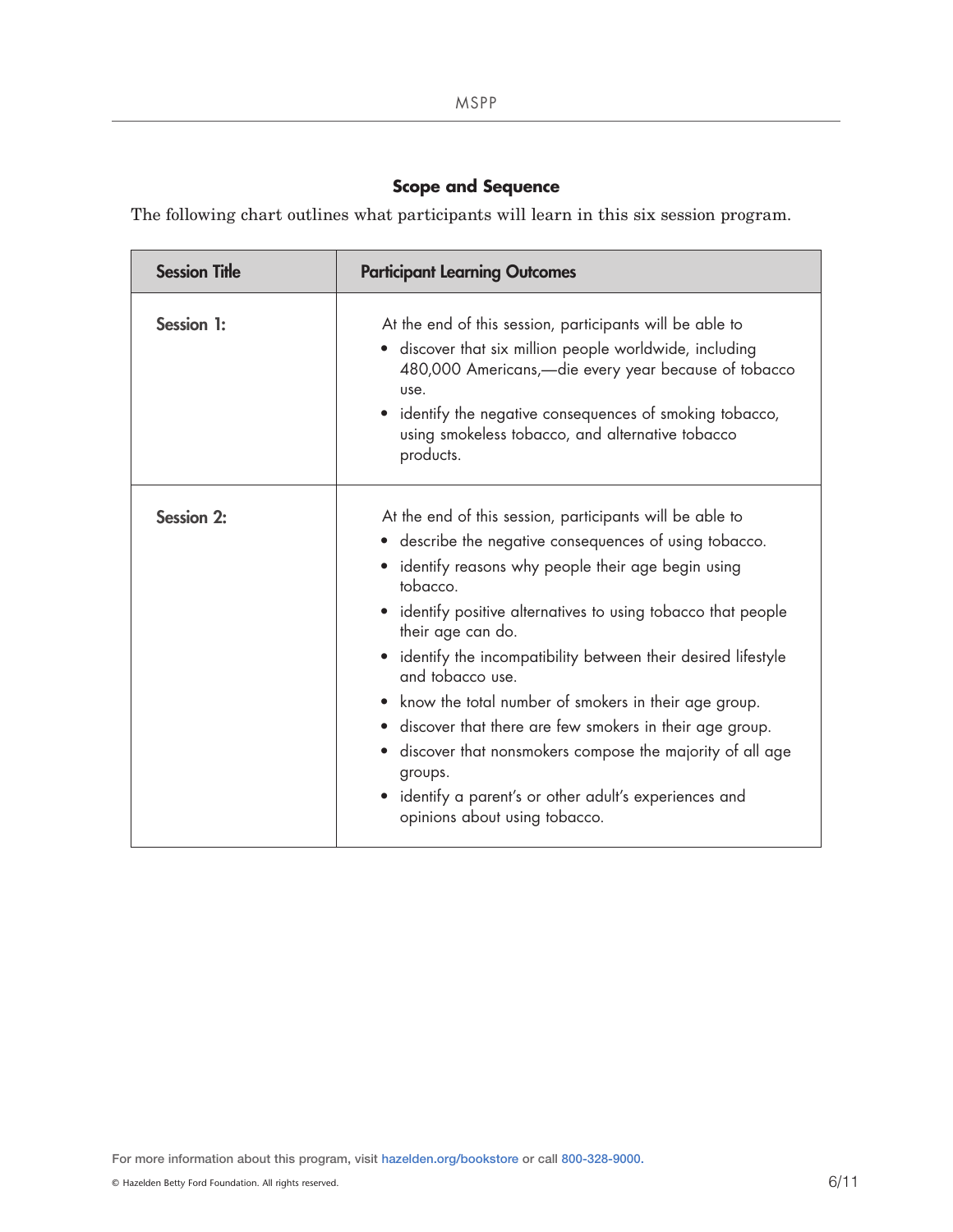| <b>Session 3:</b> | At the end of this session, participants will be able to<br>• compare and contrast their opinions about tobacco use<br>with those of adults they interviewed.<br>• identify some positive techniques they can use to help<br>parents or friends quit using tobacco.<br>• identify places where people their age start using<br>tobacco.<br>• describe different types of pressure.<br>• analyze a peer pressure situation and come up with ways<br>to deal with that pressure without using tobacco.<br>• develop nonviolent strategies they can use to refuse<br>tobacco. |
|-------------------|----------------------------------------------------------------------------------------------------------------------------------------------------------------------------------------------------------------------------------------------------------------------------------------------------------------------------------------------------------------------------------------------------------------------------------------------------------------------------------------------------------------------------------------------------------------------------|
| <b>Session 4:</b> | At the end of this session, participants will be able to<br>• review nonviolent strategies they can use to refuse<br>tobacco.<br>• identify some of the negative consequences of<br>secondhand smoke.<br>• identify peer pressure situations and ways to deal with<br>that pressure without using tobacco.<br>practice effective ways to resist peer pressure to use<br>tobacco.                                                                                                                                                                                           |
| <b>Session 5:</b> | At the end of this session, participants will be able to<br>• know the amount of money the tobacco industry spends<br>on advertising its products.<br>• identify the covert methods that the tobacco industry uses<br>to attract new tobacco users.<br>• analyze some of the propaganda techniques tobacco<br>companies use to sell their brands of tobacco.<br>• develop an advertising idea that promotes the benefits of<br>being tobacco-free.                                                                                                                         |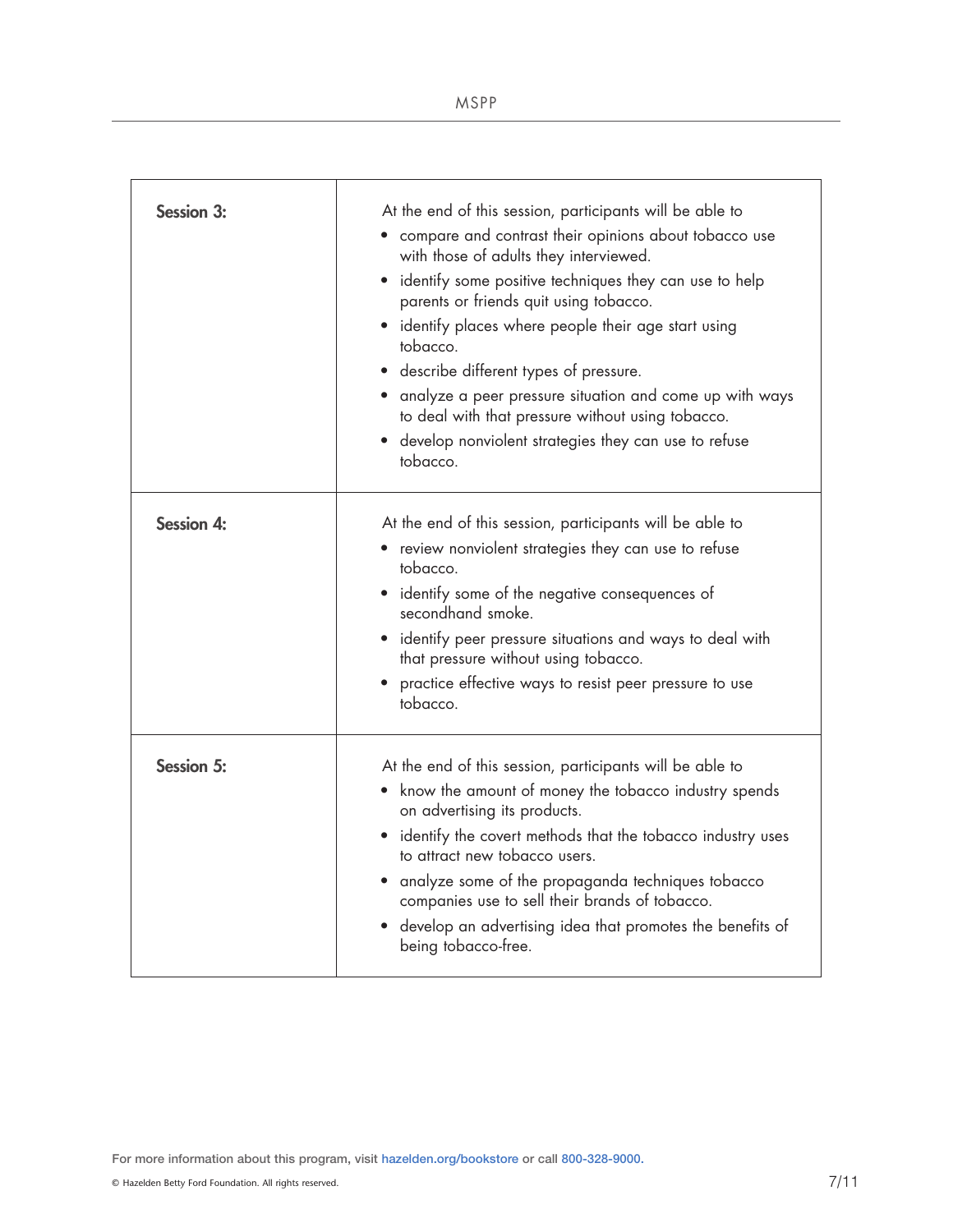| ۰.<br>× |  |  |  |  |
|---------|--|--|--|--|
|---------|--|--|--|--|

| Session 6: | At the end of this session, participants will be able to<br>• describe an advertising idea that promotes the benefits of<br>being tobacco-free.<br>• identify their own reasons for choosing not to use<br>tobacco. |
|------------|---------------------------------------------------------------------------------------------------------------------------------------------------------------------------------------------------------------------|
|            | • state in front of their classmates their decision not to use<br>tobacco.<br>• write a social support letter for no tobacco use.                                                                                   |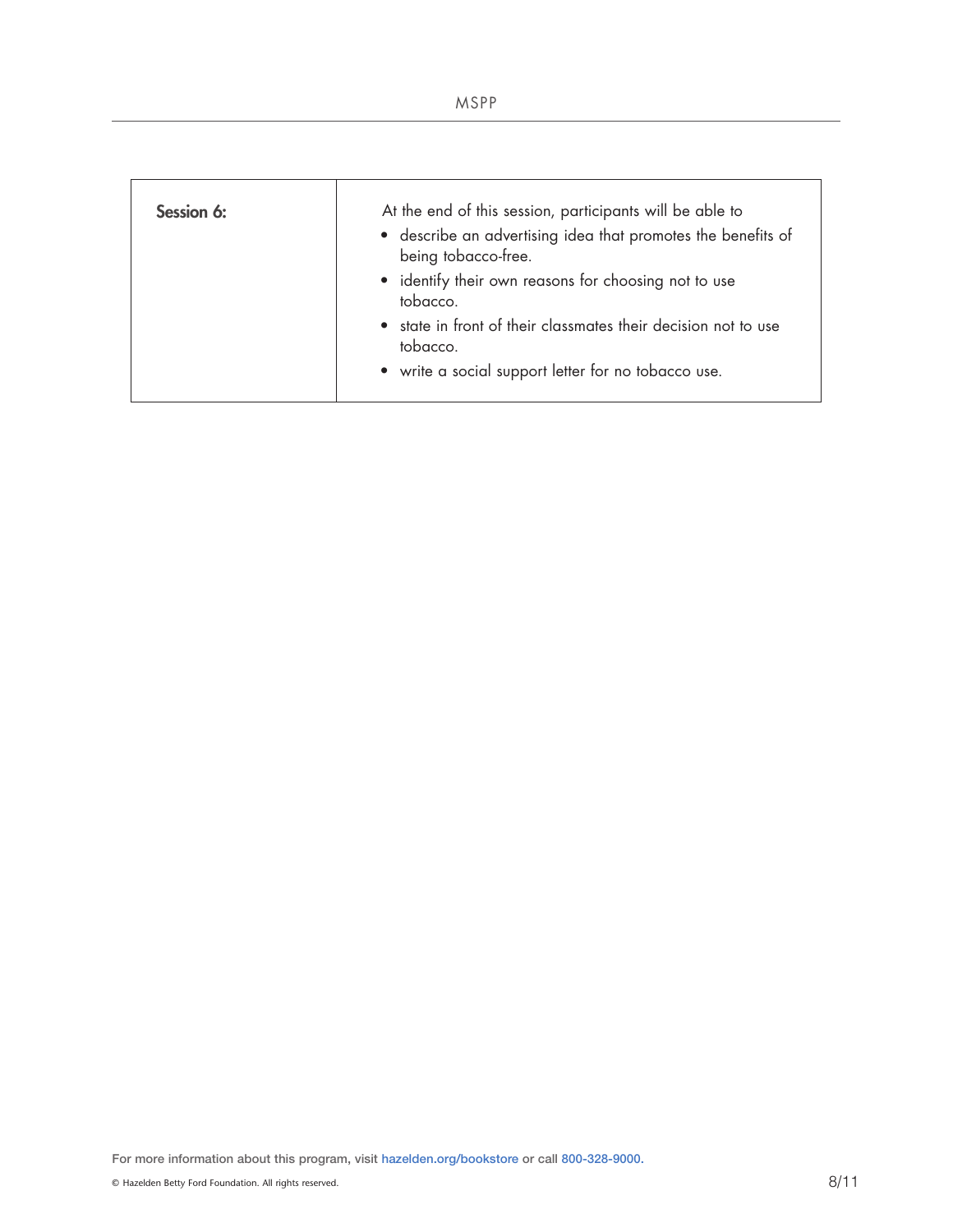# **MEETING NATIONAL ACADEMIC STANDARDS WITH** *MSPP FOR GRADES 5–8*

The following academic standards will be met by using *MSPP for Grades 5–8.*

| <b>Academic Standards</b>                                   |                                                                                                                                                                                                                                                                                                                                                                                                                                                                                                                                                                                                                                                                                                      |  |
|-------------------------------------------------------------|------------------------------------------------------------------------------------------------------------------------------------------------------------------------------------------------------------------------------------------------------------------------------------------------------------------------------------------------------------------------------------------------------------------------------------------------------------------------------------------------------------------------------------------------------------------------------------------------------------------------------------------------------------------------------------------------------|--|
| <b>Health Education</b><br><b>Standards</b><br>(Grades 3-5) | • Knows general characteristics of valid health information<br>and health-promoting products and services (e.g.,<br>provided by qualified health-care workers; supported by<br>research).<br>• Knows a variety of consumer influences and how those<br>influences affect decisions regarding health resources,<br>products, and services (e.g., media, information from<br>school and family, peer pressure).<br>• Knows characteristics needed to be a responsible friend<br>and family member.<br>• Knows strategies for resisting negative peer pressure.<br>• Knows behaviors that are safe, risky, or harmful to self<br>and others.<br>• Sets a personal health goal and makes progress toward |  |
|                                                             | its achievement.<br>• Knows ways in which a person can prevent or reduce the<br>risk of disease and disability.<br>• Knows influences that promote alcohol, tobacco, and<br>other drug use (e.g., peer pressure, peer and adult<br>modeling, advertising, overall availability, cost).<br>• Recognizes high-risk substance use situations that pose an<br>immediate threat to oneself or one's friends or family, as                                                                                                                                                                                                                                                                                 |  |
|                                                             | well as how and where to obtain help.<br>• Knows ways to recognize, avoid, and respond to negative<br>social influences and pressure to use alcohol, tobacco,<br>and other drugs (e.g., refusal skills, self-control).                                                                                                                                                                                                                                                                                                                                                                                                                                                                               |  |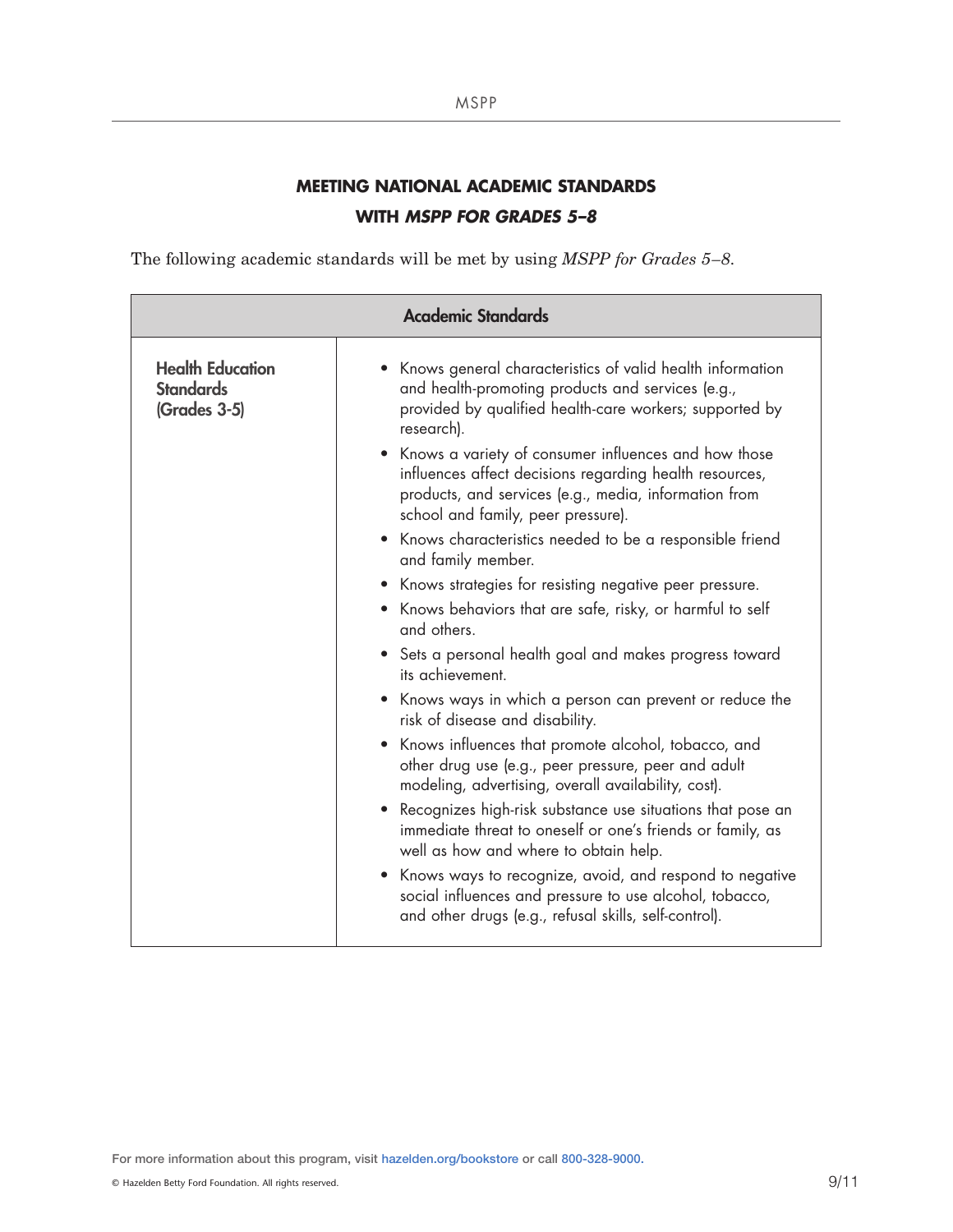| <b>Health Education</b><br><b>Standards</b><br>$(Grades 6-8)$                          | • Understands how various messages from the media,<br>peers, and other sources impact health practices (e.g.,<br>health fads, advertising, misconceptions about treatment<br>and prevention options).<br>• Understands how peer relationships affect health (e.g.,<br>name-calling, prejudice, exclusiveness, discrimination, risk-<br>taking behaviors).<br>• Understands the difference between safe and risky or<br>harmful behaviors in relationships.<br>• Knows how refusal and negotiation skills can be used to<br>enhance health.<br>Knows the short- and long-term consequences of the<br>use of alcohol, tobacco, and other drugs (e.g., physical<br>consequences such as shortness of breath; psychological<br>consequences such as low self-esteem; social<br>consequences such as loss of friends).<br>• Knows public policy approaches to substance use control<br>and prevention (e.g., pricing and taxation, warning<br>labels, regulation of advertising, restriction of use).<br>• Knows community resources that are available to assist<br>people with alcohol, tobacco, and other drug problems. |
|----------------------------------------------------------------------------------------|------------------------------------------------------------------------------------------------------------------------------------------------------------------------------------------------------------------------------------------------------------------------------------------------------------------------------------------------------------------------------------------------------------------------------------------------------------------------------------------------------------------------------------------------------------------------------------------------------------------------------------------------------------------------------------------------------------------------------------------------------------------------------------------------------------------------------------------------------------------------------------------------------------------------------------------------------------------------------------------------------------------------------------------------------------------------------------------------------------------------|
| English/Language<br><b>Arts Standards</b><br>(Grades 3-5)<br>Listening and<br>Speaking | • Contributes to group discussions.<br>• Responds to questions and comments (e.g., gives reasons<br>in support of opinions, responds to others' ideas).<br>• Listens to classmates and adults.<br>Uses strategies to convey a clear main point when<br>$\bullet$<br>speaking.<br>• Makes basic oral presentations to class.<br>• Organizes ideas for oral presentations to class.<br>• Listens to and understands persuasive messages (e.g.,<br>television commercials, commands and requests, pressure<br>from peers).                                                                                                                                                                                                                                                                                                                                                                                                                                                                                                                                                                                                |
| Viewing                                                                                | Understands basic elements of advertising in visual media<br>(e.g., sales approaches and techniques aimed at children,<br>$etc.$ ).                                                                                                                                                                                                                                                                                                                                                                                                                                                                                                                                                                                                                                                                                                                                                                                                                                                                                                                                                                                    |